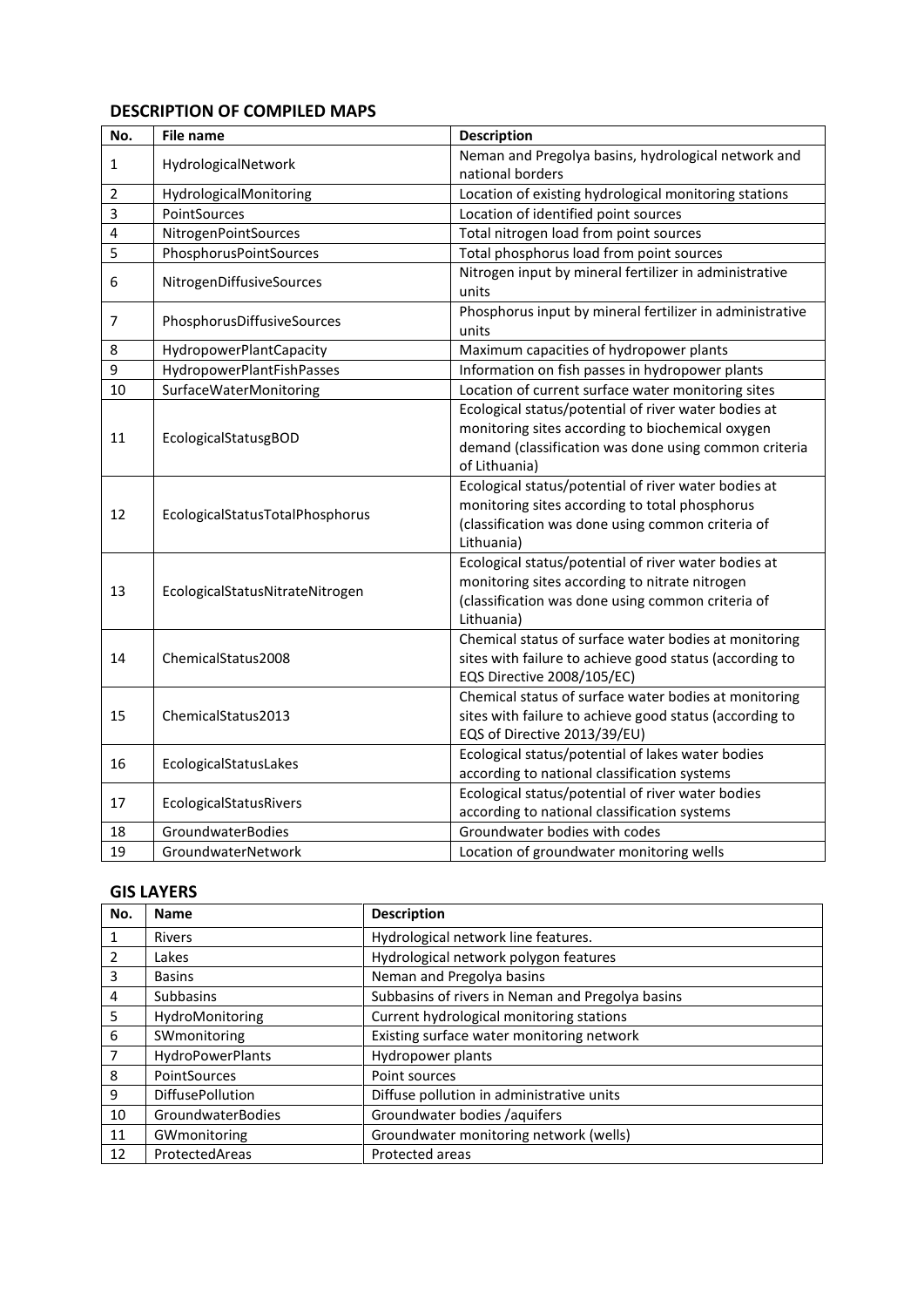#### **FIELDS OF LAYER "RIVERS"**

| <b>Field name</b> | <b>Description</b>                                                     |
|-------------------|------------------------------------------------------------------------|
| <b>NAME</b>       | River name                                                             |
| WB CODE           | Water body code                                                        |
| SUB_BASIN         | Sub-basin name                                                         |
| SBS CODE          | Sub-basin code                                                         |
| <b>BASIN</b>      | Basin name                                                             |
| <b>BAS CODE</b>   | Basin code                                                             |
| <b>RBD</b>        | River basin district name                                              |
| RBD CODE          | River basin district code                                              |
| LENGTH_KM         | Segment length, km                                                     |
| <b>HMWB</b>       | Heavily modified water body $(0 - no, 1 - yes)$                        |
| <b>AWB</b>        | Artificial water body (0 - no, 1- yes)                                 |
| STATUS ECO        | Ecological status or potential estimation                              |
|                   | If HMWB or AWB are 1 data indicates the ecological potential otherwise |
|                   | ecological status;                                                     |
|                   | 1-high status/maximum potential;                                       |
|                   | 2 - good status/good potential;                                        |
|                   | 3-moderate status/ moderate potential;                                 |
|                   | 4-poor status/poor potential;                                          |
|                   | 5-bad status/ bad potential.                                           |
| STATUS CH         | <b>Chemical status</b>                                                 |
|                   | $1 -$ good status;                                                     |
|                   | $2$ – failing to achieve good status                                   |

#### **FIELDS OF LAYER "LAKES"**

| <b>Field name</b> | <b>Description</b>                                                     |
|-------------------|------------------------------------------------------------------------|
| <b>NAME</b>       | Water body name                                                        |
| WB_CODE           | Water body code                                                        |
| SUB_BASIN         | Sub-basin name                                                         |
| SBS CODE          | Sub-basin code                                                         |
| <b>BASIN</b>      | Basin name                                                             |
| BAS CODE          | Basin code                                                             |
| <b>RBD</b>        | River basin district name                                              |
| RBD CODE          | River basin district code                                              |
| AREA KM2          | Area, km <sup>2</sup>                                                  |
| <b>HMWB</b>       | Heavily modified water body $(0 - no, 1 - yes)$                        |
| AWB               | Artificial water body $(0 - no, 1 - yes)$                              |
| STATUS_ECO        | Ecological status or potential estimation                              |
|                   | If HMWB or AWB are 1 data indicates the ecological potential otherwise |
|                   | ecological status;                                                     |
|                   | 1 - very good status/maximum potential;                                |
|                   | 2 - good status/good potential;                                        |
|                   | 3 – moderate status/moderate potential;                                |
|                   | 4 - poor status/poor potential;                                        |
|                   | 5-bad status/ bad potential.                                           |
| STATUS CH         | Chemical status:                                                       |
|                   | 1-good status;                                                         |
|                   | 2 - failing to achieve good status.                                    |

## **FIELDS OF LAYER "BASINS"**

| Field name   | <b>Description</b>    |
|--------------|-----------------------|
| <b>BASIN</b> | Basin name            |
| AREA KM2     | Area, km <sup>2</sup> |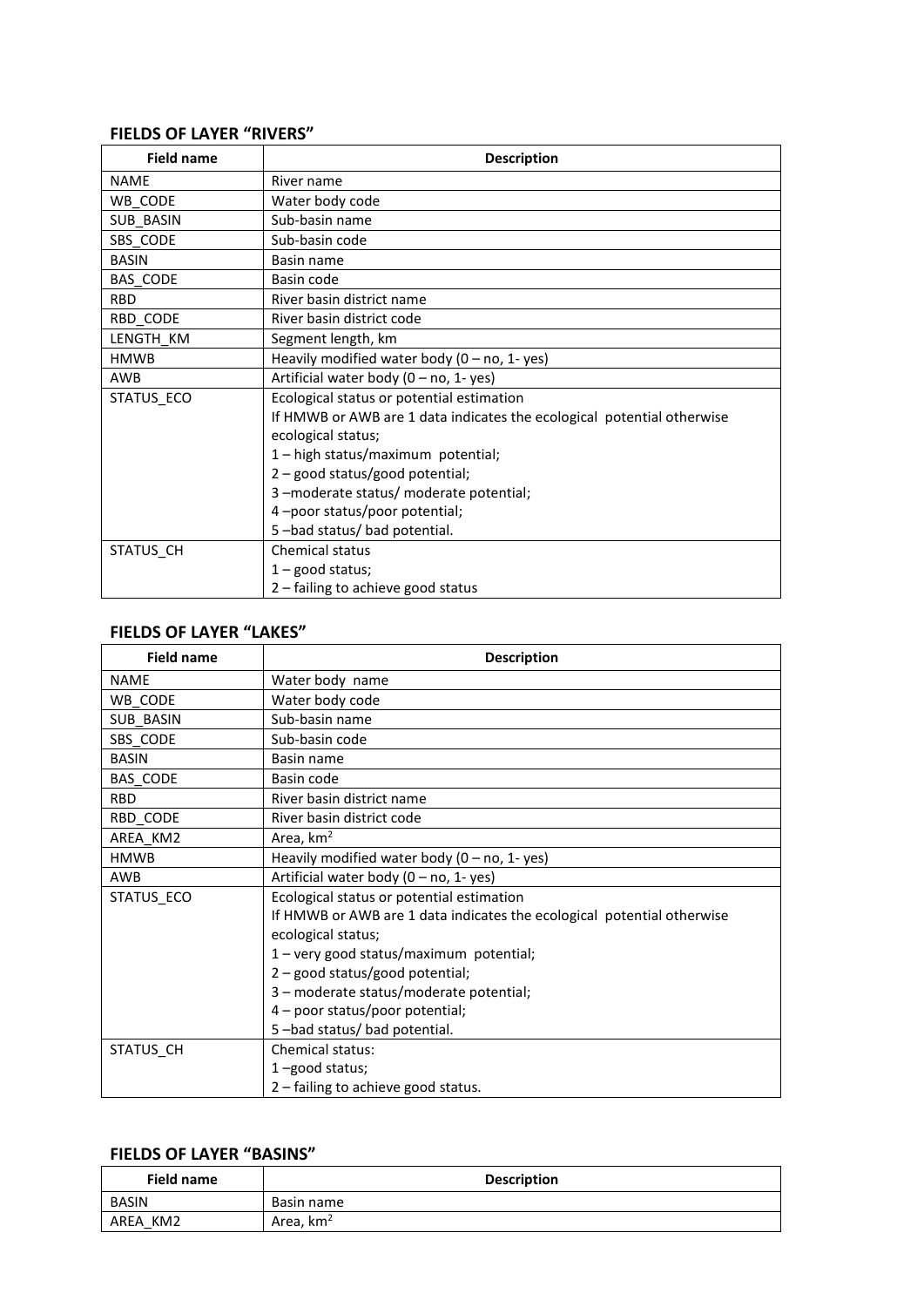#### **FIELDS OF LAYER "SUBBASINS"**

| <b>Field name</b> | <b>Description</b>        |
|-------------------|---------------------------|
| SUB BASIN         | Sub-basin name            |
| SBS_CODE          | Sub-basin code            |
| <b>BASIN</b>      | Basin name                |
| BAS CODE          | Basin code                |
| <b>RBD</b>        | River basin district name |
| RBD CODE          | River basin district code |
| AREA KM2          | Area, km <sup>2</sup>     |

### **FIELDS OF LAYER "HYDROMONITORING"**

| <b>Field name</b> | <b>Description</b>                                   |
|-------------------|------------------------------------------------------|
| HS NAME           | Hydrological station name                            |
| HS WMO CODE       | Hydrological station WMO code                        |
| X COORDIN         | X coordinate                                         |
| Y COORDIN         | Y coordinate                                         |
| WB NAME           | River, lake etc. name                                |
| WB CODE           | River, lake etc. code                                |
| AREA KM2          | Hydrological station catchment area, km <sup>2</sup> |
| <b>DISCHARGE</b>  | If discharge is measured value is 1, otherwise 0     |

### **FIELDS OF LAYER "SWMONITORING"**

| <b>Field name</b>  | <b>Description</b>                                                          |
|--------------------|-----------------------------------------------------------------------------|
| ST NAME            | Station name                                                                |
| STATION_CODE       | Station code (if available EU, otherwise national)                          |
| X COORDIN          | X coordinate                                                                |
| Y COORDIN          | Y coordinate                                                                |
| RIVER LAKE         | 1 – monitoring of rivers; $2$ – lake monitoring                             |
| <b>NAME</b>        | Name of the monitored river or lake                                         |
| <b>BOD</b>         | Ecological status/potential according to biochemical oxygen demand          |
| N                  | Ecological status/potential according to nitrate nitrogen                   |
| P                  | Ecological status/potential according to total phosphorus                   |
| CH2008             | Chemical status of surface water bodies at monitoring sites with failure to |
|                    | achieve good status according to 2008/105/EC                                |
| CH <sub>2013</sub> | Chemical status of surface water bodies at monitoring sites with failure to |
|                    | achieve good status according to 2013/39/EC                                 |
| EcoBL              | Ecological status of water bodies in Belarus                                |

## **FIELDS OF LAYER "HYDROPOWERPLANTS"**

| <b>Field name</b> | <b>Description</b>                                 |
|-------------------|----------------------------------------------------|
| HP NAME           | Hydropower plant name                              |
| X COORDIN         | X coordinate                                       |
| Y COORDIN         | Y coordinate                                       |
| <b>RIVER</b>      | River, lake etc. name                              |
| <b>DISTANCE</b>   | Distance from river mouth                          |
| <b>CAPACITY</b>   | Maximum capacity                                   |
| FISH PASSES       | With fish passes $-1$ ; without fish passes $-0$ . |

### **FIELDS OF LAYER "POINTSOURCES"**

| <b>Field name</b> | <b>Description</b>                                      |
|-------------------|---------------------------------------------------------|
| PS NAME           | Point source name                                       |
| X COORDIN         | X coordinate WGS84                                      |
| Y COORDIN         | Y coordinate WGS84                                      |
| <b>RIVER</b>      | River, lake etc. name                                   |
| PS DISCH          | Point source discharge                                  |
| BOD7 CONS         | Concentration of biochemical oxygen demand 7 days, mg/l |